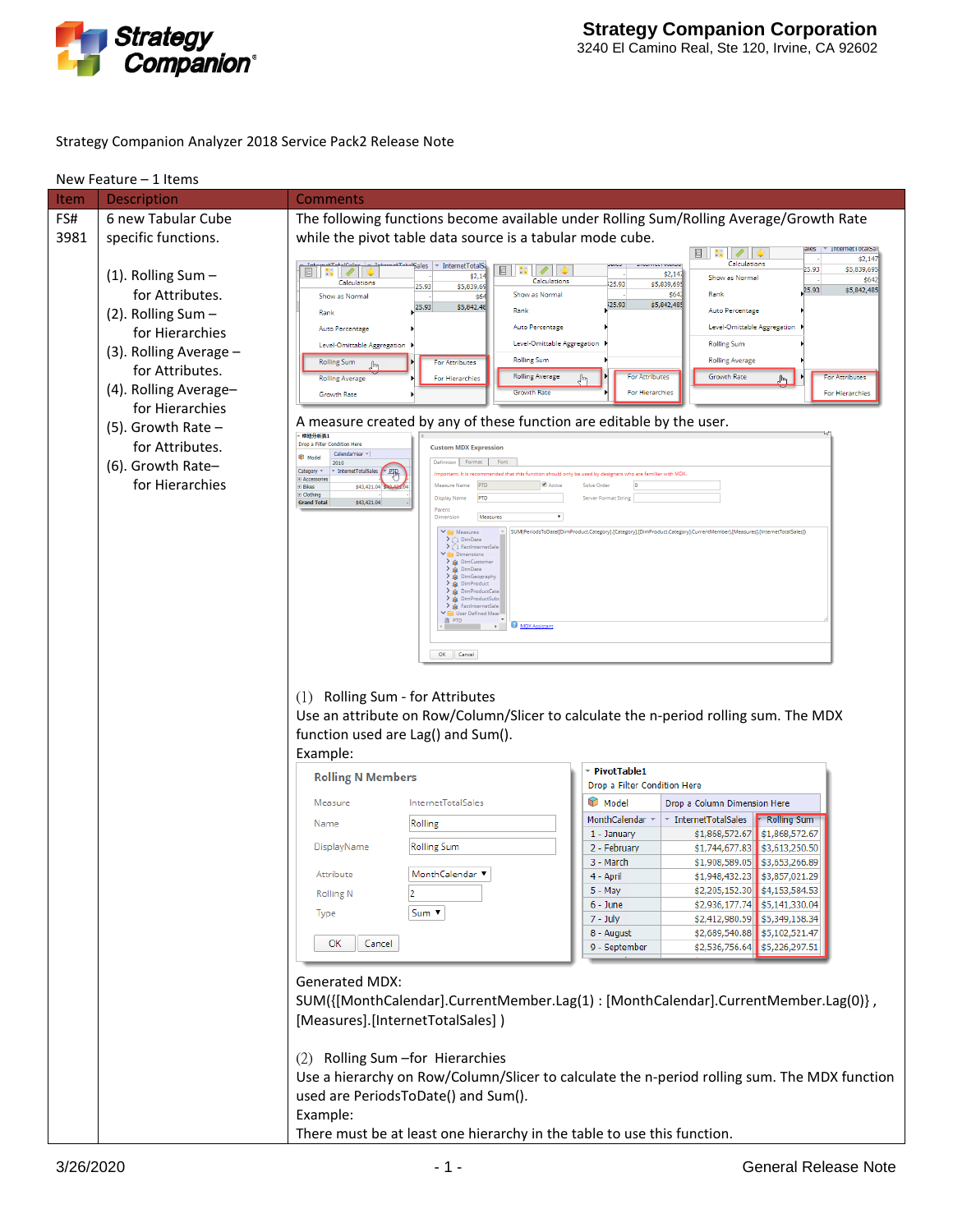

| <b>Periods To Date</b>      |                                                                                                                                                                                                                                                                                                                             | ™ PivotTable2                                     |                                                      |                                                                |
|-----------------------------|-----------------------------------------------------------------------------------------------------------------------------------------------------------------------------------------------------------------------------------------------------------------------------------------------------------------------------|---------------------------------------------------|------------------------------------------------------|----------------------------------------------------------------|
| Measure                     | <b>InternetTotalSales</b>                                                                                                                                                                                                                                                                                                   | Drop a Filter Condition Here<br>Model             |                                                      |                                                                |
| Name                        | PTD                                                                                                                                                                                                                                                                                                                         | CalendarYear ~<br>CalendarSemester                | Drop a Column Dimension Here<br>* InternetTotalSales | <b>PTD</b>                                                     |
| DisplayName                 | <b>PTD</b>                                                                                                                                                                                                                                                                                                                  | $\boxminus$ 2010<br>E2                            | \$43,421.04                                          | \$43,421.04                                                    |
|                             |                                                                                                                                                                                                                                                                                                                             | 2010 Subtotal<br>$\boxminus$ 2011<br>$\boxplus$ 1 | \$43,421.04                                          | \$43,421.04<br>\$3,222,952.62 \$3,222,952.62                   |
| Hierarchy                   | Calendar <sup>v</sup>                                                                                                                                                                                                                                                                                                       | $E$ 2                                             |                                                      | \$3,852,573.31 \$7,075,525.93                                  |
| Level                       | ۷.<br>CalendarYear                                                                                                                                                                                                                                                                                                          | 2011 Subtotal                                     | \$7,075,525.93                                       | \$7,075,525.93                                                 |
| Type                        | Sum v                                                                                                                                                                                                                                                                                                                       | $\boxplus$ 1<br>$\boxminus$ 2012<br>$E$ 2         |                                                      | \$2,690,214.97 \$2,690,214.97<br>\$3,152,270.23 \$5,842,485.20 |
| ОК<br>Cancel                |                                                                                                                                                                                                                                                                                                                             | 2012 Subtotal                                     |                                                      | \$5,842,485.20 \$5,842,485.20                                  |
|                             |                                                                                                                                                                                                                                                                                                                             | $\boxminus$ 2013<br>$\boxplus$ 1                  |                                                      | \$6,652,739.52 \$6,652,739.52                                  |
|                             |                                                                                                                                                                                                                                                                                                                             | $E$ 2<br>2013 Subtotal                            | \$16,351,550.34 \$16,351,550.34                      | \$9,698,810.82 \$16,351,550.34                                 |
|                             |                                                                                                                                                                                                                                                                                                                             | $\boxminus$ 2014<br>$\boxplus$ 1                  | \$45,694.72                                          | \$45,694.72                                                    |
|                             |                                                                                                                                                                                                                                                                                                                             | $E$ 2<br>2014 Subtotal                            | \$45,694.72                                          | \$45,694.72<br>\$45,694.72                                     |
|                             |                                                                                                                                                                                                                                                                                                                             | <b>Grand Total</b>                                | \$29,358,677.22                                      |                                                                |
|                             |                                                                                                                                                                                                                                                                                                                             |                                                   |                                                      |                                                                |
| <b>Generated MDX:</b>       |                                                                                                                                                                                                                                                                                                                             |                                                   |                                                      |                                                                |
|                             | SUM(PeriodsToDate([DimDate.Calendar].[CalendarYear],[DimDate.Calendar].CurrentMember)<br>,[Measures].[InternetTotalSales])<br>(3) Rolling Average -for Attributes                                                                                                                                                           |                                                   |                                                      |                                                                |
|                             | Similar to the Rolling Sum, it replaces the Sum function with the Average function.                                                                                                                                                                                                                                         |                                                   |                                                      |                                                                |
|                             |                                                                                                                                                                                                                                                                                                                             |                                                   |                                                      |                                                                |
|                             | (4) Rolling Average -for Hierarchies<br>Similar to the Rolling Sum, it replaces the Sum function with the Average function.                                                                                                                                                                                                 |                                                   |                                                      |                                                                |
|                             |                                                                                                                                                                                                                                                                                                                             |                                                   |                                                      |                                                                |
|                             | (5) Growth Rate -for Attributes                                                                                                                                                                                                                                                                                             |                                                   |                                                      |                                                                |
|                             | Calculate the growth rate using any of the attribute on the row, column or slicer. Select the                                                                                                                                                                                                                               |                                                   |                                                      |                                                                |
|                             | Type to be either value, variance, or variance ratio. The query maily uses the Lag() function to                                                                                                                                                                                                                            |                                                   |                                                      |                                                                |
|                             | calculate, for example, to calculate prior period growth rate, select the target attribute and set                                                                                                                                                                                                                          |                                                   |                                                      |                                                                |
| the type to variance ratio. |                                                                                                                                                                                                                                                                                                                             |                                                   |                                                      |                                                                |
| <b>Previous N Members</b>   |                                                                                                                                                                                                                                                                                                                             | Model                                             | 拖放欄維度至此區域                                            |                                                                |
|                             |                                                                                                                                                                                                                                                                                                                             | MonthCalendar =                                   | ▼ InternetTotalSales                                 | GrowthRate                                                     |
| Measure                     | <b>InternetTotalSales</b>                                                                                                                                                                                                                                                                                                   | 1 - January                                       | \$1,868,572.67                                       |                                                                |
| Name                        | PreviousN                                                                                                                                                                                                                                                                                                                   | 2 - February                                      | \$1,744,677.83                                       | $-6.63%$                                                       |
| DisplayName                 | Previous N                                                                                                                                                                                                                                                                                                                  | 3 - March                                         | \$1,908,589.05                                       | 9.39%                                                          |
|                             |                                                                                                                                                                                                                                                                                                                             | 4 - April                                         | \$1,948,432.23                                       | 2.09%                                                          |
| Attribute                   | MonthCalendar ▼                                                                                                                                                                                                                                                                                                             | $5 - May$                                         | \$2,205,152.30                                       | 13.18%                                                         |
| Previous N                  |                                                                                                                                                                                                                                                                                                                             | 6 - June                                          | \$2,936,177.74                                       | 33.15%                                                         |
| <b>Type</b>                 | Value                                                                                                                                                                                                                                                                                                                       | 7 - July                                          | \$2,412,980.59                                       | $-17.82%$                                                      |
|                             | Value                                                                                                                                                                                                                                                                                                                       | 8 - August                                        | \$2,689,540.88                                       | 11.46%                                                         |
| ОК<br>Cancel                | variane                                                                                                                                                                                                                                                                                                                     | 9 - September                                     | \$2,536,756.64                                       | $-5.68%$                                                       |
|                             | <b>Variance Ratio</b>                                                                                                                                                                                                                                                                                                       | 10 - October                                      |                                                      | 14.98%                                                         |
|                             |                                                                                                                                                                                                                                                                                                                             | 11 - November                                     | \$2,916,660.90                                       |                                                                |
|                             |                                                                                                                                                                                                                                                                                                                             |                                                   | \$2,979,421.39                                       | 2.15%                                                          |
|                             |                                                                                                                                                                                                                                                                                                                             | 12 - December                                     | \$3,211,715.00                                       | 7.80%                                                          |
|                             |                                                                                                                                                                                                                                                                                                                             | 總計                                                | \$29,358,677.22                                      |                                                                |
| Generated MDX:              | IIF(([MonthCalendar].CurrentMember.Lag(1), [Measures].[InternetTotalSales]) IS NULL, NULL,<br>(([MonthCalendar].CurrentMember, [Measures].[InternetTotalSales]) -<br>([MonthCalendar].CurrentMember.Lag(1), [Measures].[InternetTotalSales])) /<br>([MonthCalendar].CurrentMember.Lag(1), [Measures].[InternetTotalSales])) |                                                   |                                                      |                                                                |
|                             | (6) Growth Rate-for Hierarchies<br>Calculate the growth rate using any of the hierarchy on the row, column or slicer. Select the                                                                                                                                                                                            |                                                   |                                                      |                                                                |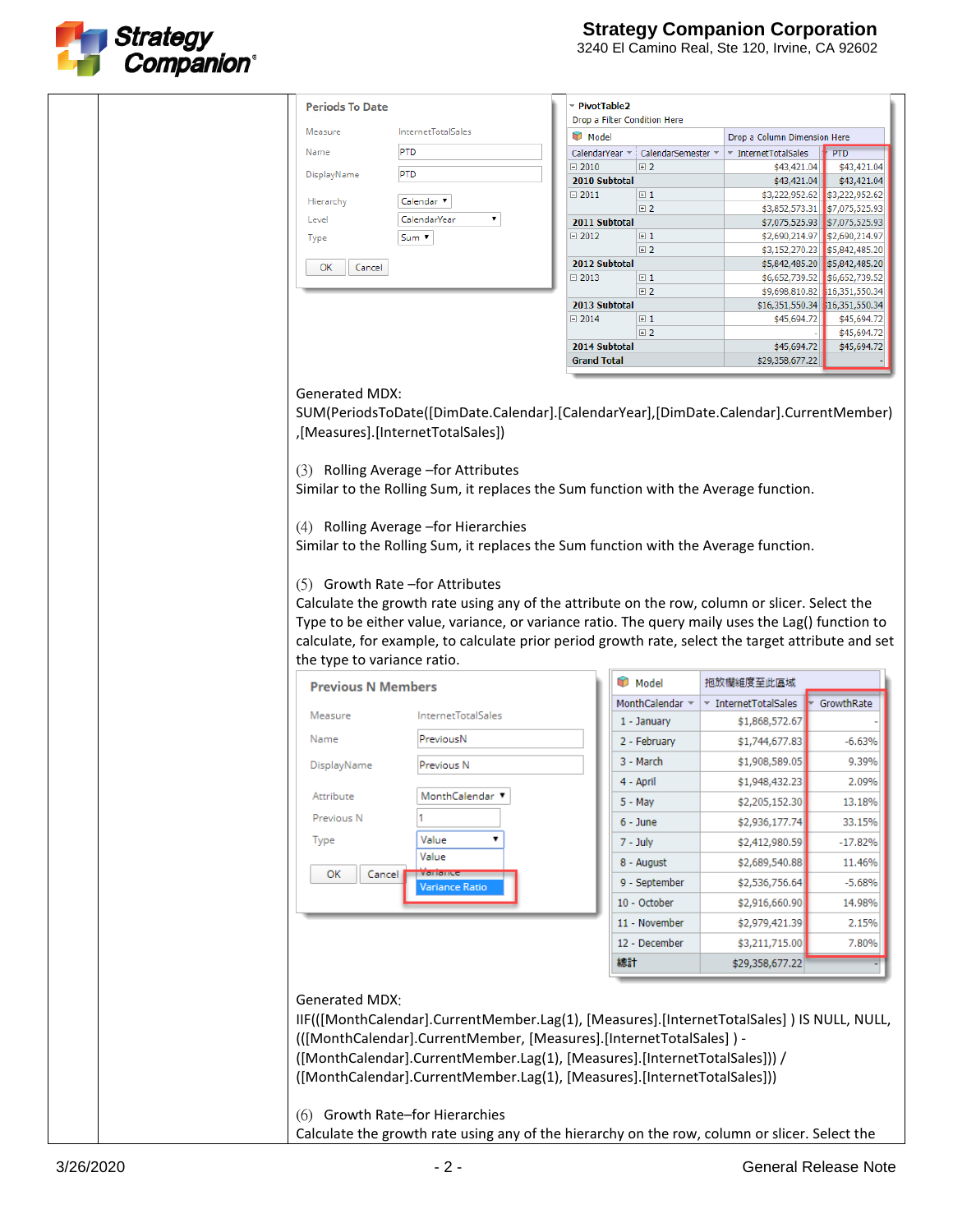

| <b>Parallel Period</b>     |                                                                                                                                                                                                                                                                                               | Model              |                  | Drop a Column Dimension Here                |                                                                                                                                         |  |
|----------------------------|-----------------------------------------------------------------------------------------------------------------------------------------------------------------------------------------------------------------------------------------------------------------------------------------------|--------------------|------------------|---------------------------------------------|-----------------------------------------------------------------------------------------------------------------------------------------|--|
|                            |                                                                                                                                                                                                                                                                                               | CalendarYear =     | CalendarSemester | $\overline{\phantom{a}}$ InternetTotalSales | <b>PR</b>                                                                                                                               |  |
| Measure                    | <b>InternetTotalSales</b>                                                                                                                                                                                                                                                                     | $\boxdot$ 2010     | 田2               | \$43,421.04                                 |                                                                                                                                         |  |
| Name                       | <b>PP</b>                                                                                                                                                                                                                                                                                     | 2010 Subtotal      |                  | \$43,421.04                                 |                                                                                                                                         |  |
|                            |                                                                                                                                                                                                                                                                                               | $\boxminus$ 2011   | $\boxplus$ 1     | \$3,222,952.62                              | 7,322.56%                                                                                                                               |  |
| DisplayName                | <b>PP</b>                                                                                                                                                                                                                                                                                     |                    | $\boxplus$ 2     | \$3,852,573.31                              | 19.54%                                                                                                                                  |  |
|                            |                                                                                                                                                                                                                                                                                               | 2011 Subtotal      |                  | \$7,075,525.93                              |                                                                                                                                         |  |
| Hierarchy                  | Calendar <sup>v</sup>                                                                                                                                                                                                                                                                         | $\boxminus$ 2012   | $\boxplus$ 1     | \$2,690,214.97                              | $-30.17%$                                                                                                                               |  |
| Level                      | CalendarSemester                                                                                                                                                                                                                                                                              |                    | 日2               | \$3,152,270.23                              | 17.18%                                                                                                                                  |  |
|                            |                                                                                                                                                                                                                                                                                               | 2012 Subtotal      |                  | \$5,842,485.20                              |                                                                                                                                         |  |
| Period                     |                                                                                                                                                                                                                                                                                               | $\boxminus$ 2013   | $\boxplus$ 1     | \$6,652,739.52                              | 111.05%                                                                                                                                 |  |
| Type                       | Variance Ratio                                                                                                                                                                                                                                                                                |                    | $E$ 2            | \$9,698,810.82                              | 45.79%                                                                                                                                  |  |
|                            | Value                                                                                                                                                                                                                                                                                         | 2013 Subtotal      |                  | \$16,351,550.34                             |                                                                                                                                         |  |
| ОК<br>Cancel               |                                                                                                                                                                                                                                                                                               | $\boxminus$ 2014   | $\boxplus$ 1     | \$45,694.72                                 | $-99.53%$                                                                                                                               |  |
|                            | <b>Variance Ratio</b>                                                                                                                                                                                                                                                                         |                    | $\boxplus$ 2     |                                             | $-100.00%$                                                                                                                              |  |
|                            |                                                                                                                                                                                                                                                                                               | 2014 Subtotal      |                  | \$45,694.72                                 |                                                                                                                                         |  |
|                            |                                                                                                                                                                                                                                                                                               | <b>Grand Total</b> |                  | \$29,358,677.22                             |                                                                                                                                         |  |
| Generated MDX <sup>.</sup> | IIF( (ParallelPeriod( [DimDate.Calendar]. [CalendarSemester], 1,<br>[DimDate.Calendar].CurrentMember ), [Measures].[InternetTotalSales] ) IS NULL ,NULL<br>((DimDate.Calendar].CurrentMember, [Measures].[InternetTotalSales]),<br>-(ParallelPeriod([DimDate.Calendar].[CalendarSemester], 1, |                    |                  |                                             |                                                                                                                                         |  |
|                            |                                                                                                                                                                                                                                                                                               |                    |                  |                                             | [DimDate.Calendar].CurrentMember ), [Measures].[InternetTotalSales] ))<br>/ (ParallelPeriod( [DimDate.Calendar]. [CalendarSemester], 1, |  |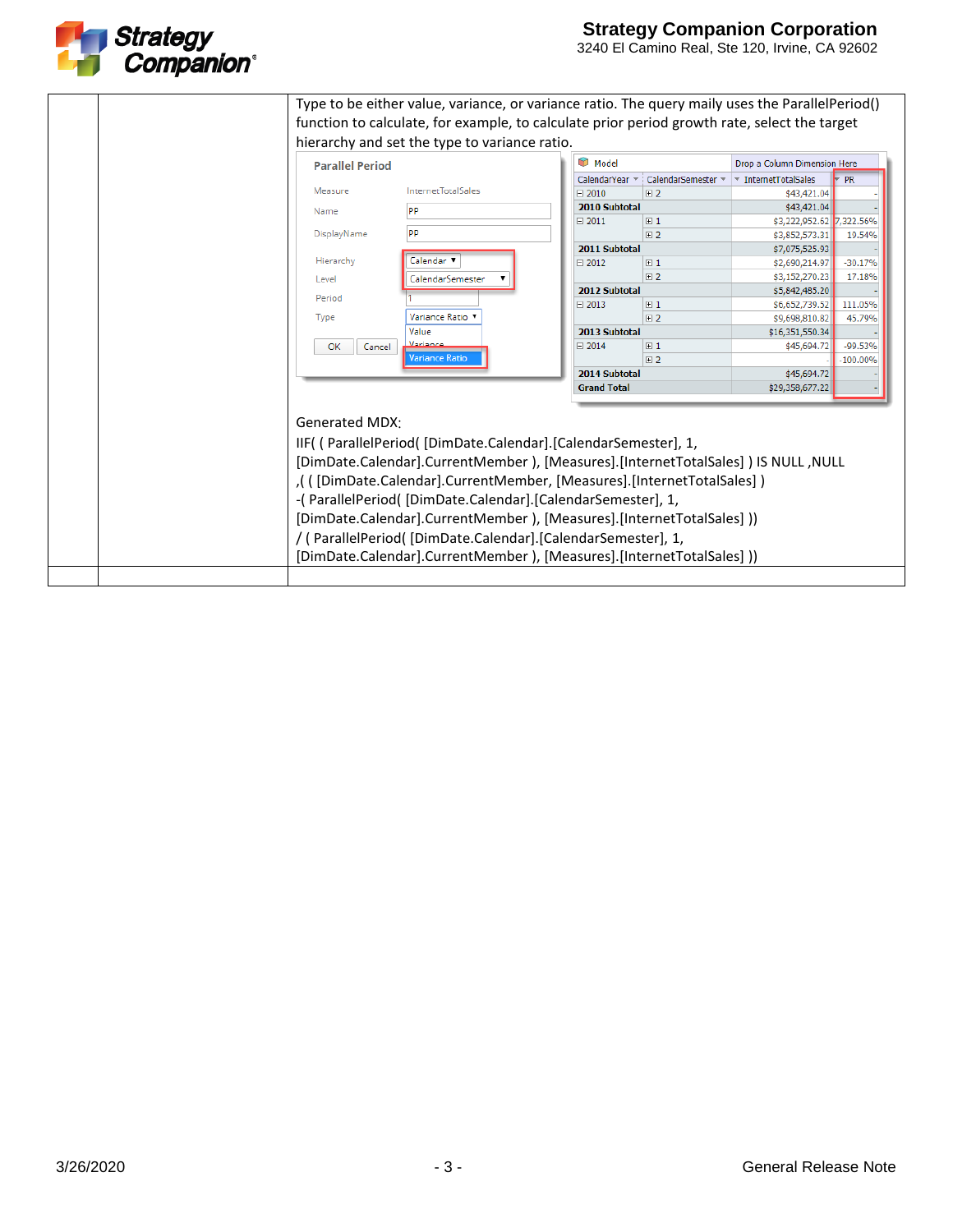

|                    | Enhancement-5 Items                                                                                                                         |                                                                                                                                                                                                                                                                                                                                                                                                                                                                                                                                                                                                                                                                                                                                                                                                                                                       |  |  |  |  |
|--------------------|---------------------------------------------------------------------------------------------------------------------------------------------|-------------------------------------------------------------------------------------------------------------------------------------------------------------------------------------------------------------------------------------------------------------------------------------------------------------------------------------------------------------------------------------------------------------------------------------------------------------------------------------------------------------------------------------------------------------------------------------------------------------------------------------------------------------------------------------------------------------------------------------------------------------------------------------------------------------------------------------------------------|--|--|--|--|
| Item               | <b>Description</b>                                                                                                                          | <b>Comments</b>                                                                                                                                                                                                                                                                                                                                                                                                                                                                                                                                                                                                                                                                                                                                                                                                                                       |  |  |  |  |
| FS#<br>3790<br>FS# | Data Package 2 icon (in tile<br>view) now displays<br>according to its source data<br>format.<br>Data Package 2 now                         | $G \cdot G \mid C \mid G \mid G \mid G \mid G \mid G \mid K$<br>$\blacktriangle$ .<br><b>SQL</b> Server<br>DP_SQL<br>DP_Access<br>DP_CSV<br>DP_excel<br>Column Name<br><b>Entity</b><br><b>Measure Settings</b><br>MyKey<br>Sheet1\$                                                                                                                                                                                                                                                                                                                                                                                                                                                                                                                                                                                                                  |  |  |  |  |
| 3953               | supports multiple Display<br>Folders. A measure is placed<br>in both XXX and YYY folder<br>by specifying the Display<br>Folder as XXX; YYY. | OrderDate<br>ж<br>Sheet1\$<br>Name<br>m<br>Category<br>Sheet1\$<br>m<br>SubCategory<br>Sheet1\$<br>OrderQuantity<br>m<br>SalesTerritoryGroup Sheet1\$<br>Aggregation<br>ShaafC<br>OrderQuantity<br>Set OrderQuantity as Attribute<br>Sum<br>▼<br>SalesAmount<br>OQRMB<br>Display Folder<br>D Duplicate OrderQuantity<br>Sales;Finance<br>Hide OrderQuantity<br><b>Default Format Strings</b><br>(*) Remove OrderQuantity<br>Standard<br>۷.<br>Show Hidden Columns<br>Custom Format String<br>ſ÷.<br>New User Defined Column<br>Measure Settings<br>Ok<br>Cancel<br>After processing both Sales and Finance folders are shown.<br>타.<br>펾<br>骨<br>⊪ ∯<br>Ŋ<br>ъ<br>Cubes<br>ADV1129<br>Dimensions<br>ADV1129<br>i Measures<br>Sales<br>OrderQuantity<br>Finance<br>OrderQuantity<br><b>ADV1129</b><br>Named Sets<br><b>KPIs</b><br>Analytical Patterns |  |  |  |  |
| FS#                | Presentation View for the                                                                                                                   | If a report is set to display using the Presentation View, the Universal Chart would also                                                                                                                                                                                                                                                                                                                                                                                                                                                                                                                                                                                                                                                                                                                                                             |  |  |  |  |
| 3951               | Universal Chart.                                                                                                                            | disable its editing functions to prevent user making modifications.                                                                                                                                                                                                                                                                                                                                                                                                                                                                                                                                                                                                                                                                                                                                                                                   |  |  |  |  |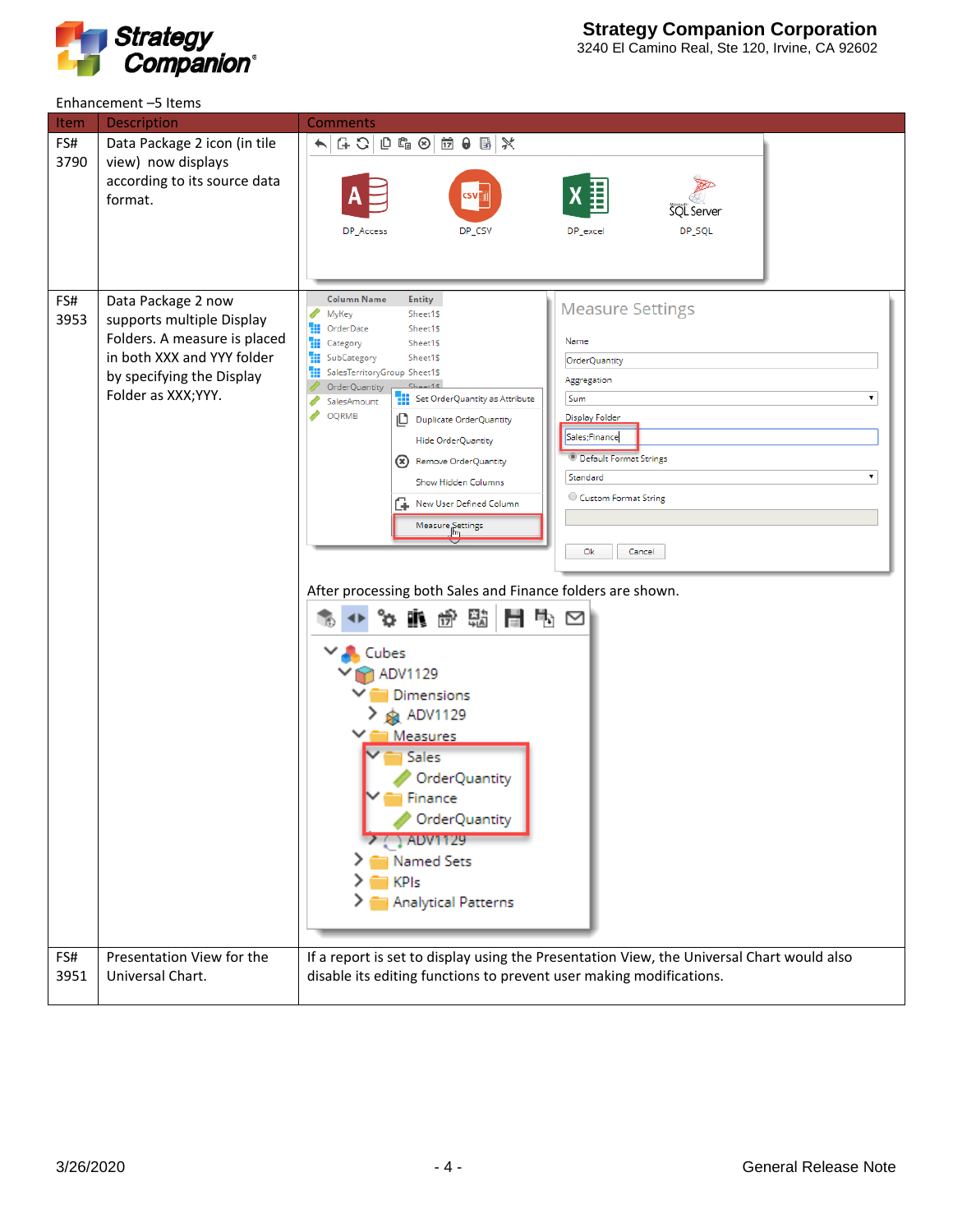

3240 El Camino Real, Ste 120, Irvine, CA 92602

|             |                                                                                   | Color<br>Number<br>Palette<br>Options<br>Font<br>Statistics                                                                                                                                                                                                                                                                                                                                                                                                                                                                                                                                                                                                                                                                                            | Column Axis<br>Row Axis<br>General<br>Settings<br>Settings<br>Settings<br>Measure<br><b>Filter Settings</b><br>Settings                                                                                                                                                                                                                                                                                                                                                                                                                                                                                                                                                                                                                                      |
|-------------|-----------------------------------------------------------------------------------|--------------------------------------------------------------------------------------------------------------------------------------------------------------------------------------------------------------------------------------------------------------------------------------------------------------------------------------------------------------------------------------------------------------------------------------------------------------------------------------------------------------------------------------------------------------------------------------------------------------------------------------------------------------------------------------------------------------------------------------------------------|--------------------------------------------------------------------------------------------------------------------------------------------------------------------------------------------------------------------------------------------------------------------------------------------------------------------------------------------------------------------------------------------------------------------------------------------------------------------------------------------------------------------------------------------------------------------------------------------------------------------------------------------------------------------------------------------------------------------------------------------------------------|
|             |                                                                                   |                                                                                                                                                                                                                                                                                                                                                                                                                                                                                                                                                                                                                                                                                                                                                        |                                                                                                                                                                                                                                                                                                                                                                                                                                                                                                                                                                                                                                                                                                                                                              |
| FS#<br>3989 | The Quick Filter can now use<br>Measure Group to define<br>follower relationship. | The following <appsettings> option enables the use of the measure group to define the<br/>follower relationship for the Quick Filter. This allows the relationship to interact with<br/>multiple measures instead of just one.<br/><add key="QuickFilterEnableMeasureGroup" value="true"></add><br/>QuickFilterEnableMeasureGroup=true<br/>The list shows the measure groups.<br/><b>Followers Settings</b><br/>Dimension: Sales Territory Group<br/>Category with Exchange Rates<br/><b>Exchange Rates</b><br/><b>Financial Reporting</b><br/><b>Internet Customers</b><br/>Internet Orders<br/><b>Internet Sales</b><br/>Reseller Orders<br/><b>Reseller Sales</b><br/>Sales Orders<br/>Sales Summary<br/>Sales Targets<br/>OK<br/>Can</appsettings> | QuickFilterEnableMeasureGroup=false<br>The list shows individual measures.<br><b>Followers Settings</b><br>Dimension: Sales Territory Group<br>Category with Internet Gross Profit<br>Amount<br>Average Rate<br>Average Sales Amount<br>Average Unit Price<br><b>Customer Count</b><br><b>Discount Amount</b><br><b>Discount Percentage</b><br>End of Day Rate<br>Expense to Revenue Ratio<br><b>Extended Amount</b><br>Can<br>ОК<br><b>Freight Cost</b><br><b>Gross Profit</b><br><b>Gross Profit Margin</b><br>Growth in Customer Base<br>Internet Average Sales Amount<br>Internet Average Unit Price<br>Internet Extended Amount<br>Internet Freight Cost<br><b>Internet Gross Profit</b><br>Internet Gross Profit Margin<br>$ch_{2n+1}$ $\boxed{\perp}$ |
| FS#<br>3982 | Upgrade EO.PDF component<br>for the AES to support<br>Windows 2019.               | Allows the AES to support Windows 2019.                                                                                                                                                                                                                                                                                                                                                                                                                                                                                                                                                                                                                                                                                                                |                                                                                                                                                                                                                                                                                                                                                                                                                                                                                                                                                                                                                                                                                                                                                              |

Bug Fix –11 items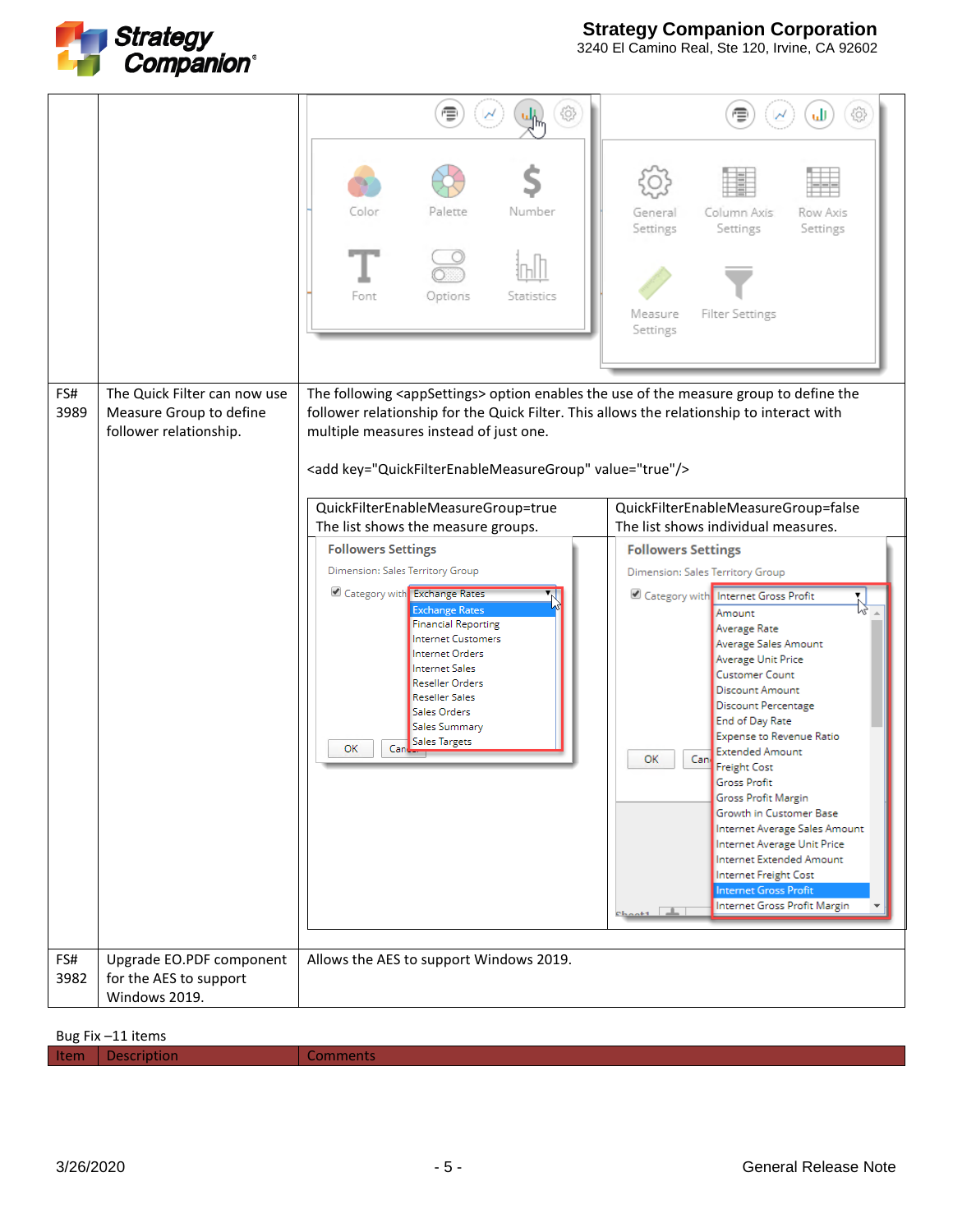

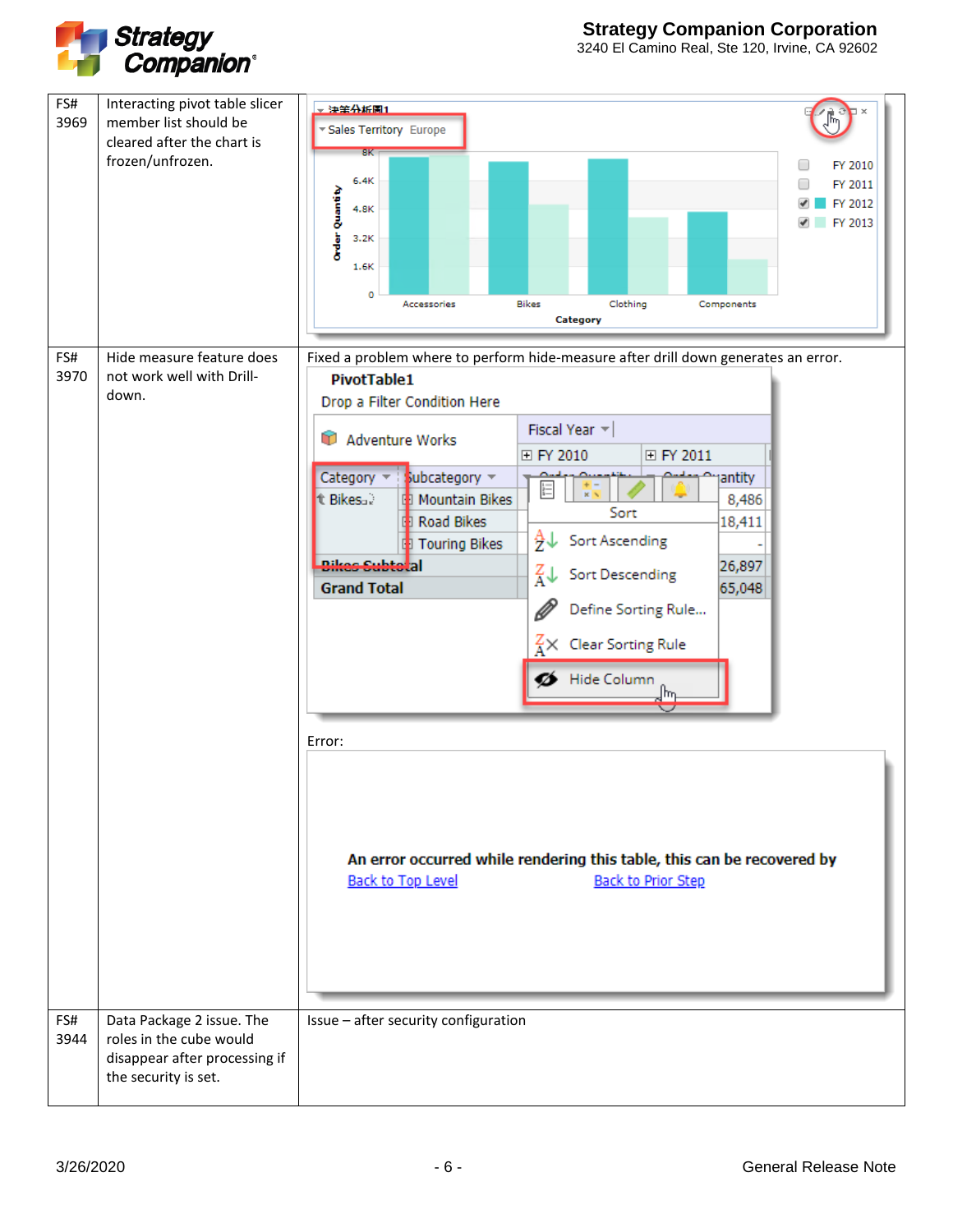

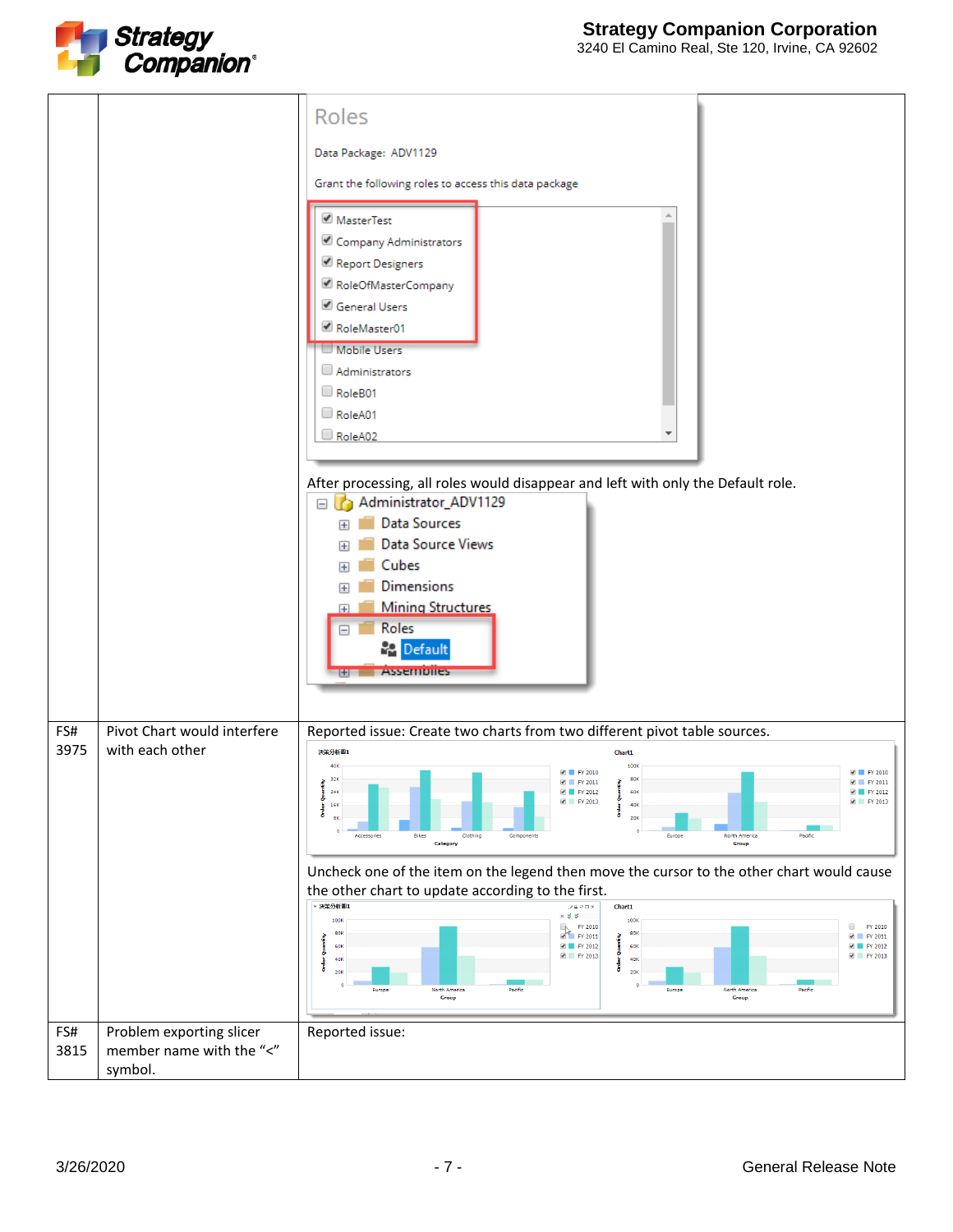

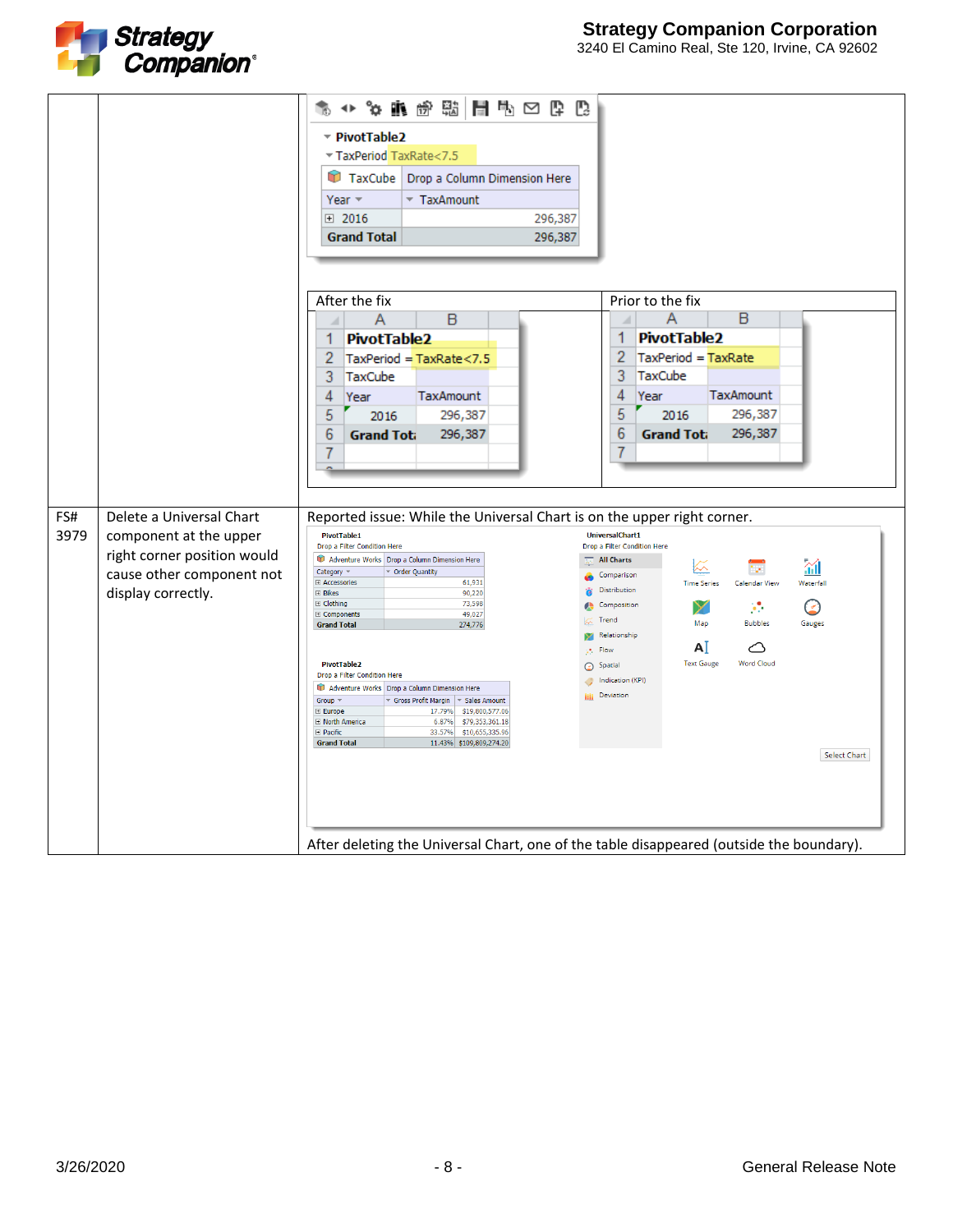

| 3240 El Camino Real, Ste 120, Irvine, CA 92602 |  |  |  |
|------------------------------------------------|--|--|--|

| FS#<br>3976 | A row dimension filtered<br>with the Advanced Filter,                                                                              | <b>PivotTable1</b><br>Drop a Filter Condition Here<br>Adventure Works Drop a Column Dimension Here<br>Category =<br>▼ Order Quantity<br>El Accessories<br>61,931<br>90,220<br>$\boxplus$ Bikes<br>73,598<br><b>El</b> Clothing<br>49,027<br><b>El Components</b><br>274,776<br><b>Grand Total</b><br>للسار ومتناه أأتدحك<br>Issue:<br>Use the Advanced Filter to filter a row dimension.                                                                                                                                                                                                                                                                                                                                                                                                                    |
|-------------|------------------------------------------------------------------------------------------------------------------------------------|-------------------------------------------------------------------------------------------------------------------------------------------------------------------------------------------------------------------------------------------------------------------------------------------------------------------------------------------------------------------------------------------------------------------------------------------------------------------------------------------------------------------------------------------------------------------------------------------------------------------------------------------------------------------------------------------------------------------------------------------------------------------------------------------------------------|
|             | after moving it to the slicer<br>and back would generate an<br>"Object reference not set to<br>an instance of an object"<br>error. | <b>Advanced Filter</b><br><b>Dimension</b> Product Categories<br>▼   Ø Apply settings when level changed<br>Level<br>Category<br>$\mathscr{Q}$<br>Equals<br><b>Bikes</b><br>Category <b>v</b><br>۷.<br>ОК<br>Clear Filters<br>Cancel                                                                                                                                                                                                                                                                                                                                                                                                                                                                                                                                                                        |
|             |                                                                                                                                    | Now move the row dimension to the slicer.<br>▼ PivotTable2<br>Product Categories (Multiple)<br>Fiscal Year $\mathbb{R}$<br><b>Adventure Works</b><br>$\boxplus$ FY 2010 $\boxplus$ FY 2011 $\boxplus$ FY 2012 $\boxplus$ FY 2013 $\,$ Grand Total $\,$<br>Drop a Row Dimension Here $\triangledown$ Order Quantity<br>6,670<br>19,467<br>90,220<br>26,897<br>37,186<br>Move the slicer back to row creates an object reference error.<br>192.168.1.27 顯示<br>Strategy Companion<br>AnalyzercPM<br>Object reference not set to an instance of an object.<br>000 Report<br>Home<br>6 + 4 A B H H H H H H H H + 4 B<br>確定<br>PivetTable2<br>Date.Fiscal (None)<br>Category $\neg \nabla$<br>Acventure Works<br><b>E Bikes Grand Total</b><br>Drop & Row Dimension Here   The Order Quantity<br>90,220<br>90,220 |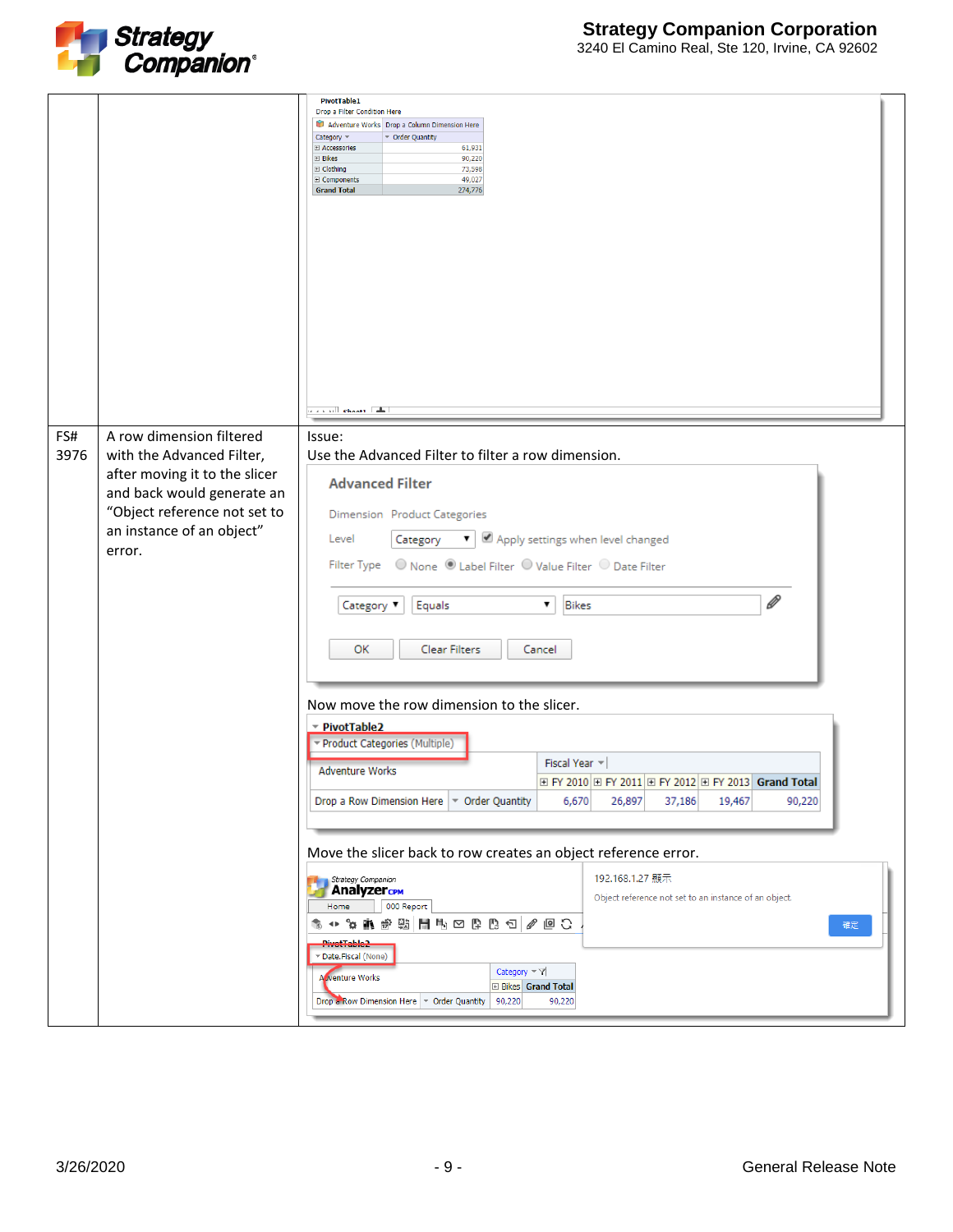

| FS#<br>3977 | While using IE 11, it is<br>impossible to move to the<br>last page using the page<br>selection slicer.                                                   | 第 ↔ ☆ ★ ★ ☆ # ★ # ★ № \$ \$ \$ ★ ☆ ★ ★ ★ ↑ ↑ ★ ★ ★ ↑ ↑ ★ ★ ★ ↑ ↑ ★ ★ ★ ↑ ↑ ★ ★ ★ ↓<br>PivotTable1<br>Drop a Filter Condition Here<br>Row - $\sqrt{x}$ + 336/370 $\sqrt{x}$<br>Adventure W 339 / 370<br>Customer =<br><b>Y</b> Internet Order Quantity<br>Stephanie R. Edwards<br>3                                                                                                                                                                                                                          |
|-------------|----------------------------------------------------------------------------------------------------------------------------------------------------------|-------------------------------------------------------------------------------------------------------------------------------------------------------------------------------------------------------------------------------------------------------------------------------------------------------------------------------------------------------------------------------------------------------------------------------------------------------------------------------------------------------------|
| FS#<br>3980 | Unable to drill-down by<br>clicking on the items in the<br>chart legend.                                                                                 | Reported issue: unable to drill-down by clicking the legend links.<br>∠≞≎⊟×<br>$\times$ $\times$ $\times$<br>✓<br><b>EX 2019</b><br><b>FY 2012</b><br>FY 2013<br>✓                                                                                                                                                                                                                                                                                                                                          |
| FS#<br>3974 | Table (pivot/group) with<br>past/predefined date filter<br>(Advanced Filter) would<br>show "All Periods" instead of<br>the actual period<br>information. | Reported issue: Set filter to past 10 years.<br><b>Advanced Filter</b><br>Dimension Date.Calendar<br>▼ Ø Apply settings when level changed<br>Level<br>Calendar Year<br>◎ Auto ○ Fixed<br>3/19/2020<br>۷.<br>10<br>Year<br>۷.<br>Past<br><b>MAR</b><br>Clear Filters<br>ОК<br>Cancel<br>The result only shows displays Periods.<br>PivotTable1<br>Drop a Filter Condition Here<br>Adventure Works Drop a Column Dimension Here<br>Calendar Year $\forall$ Y<br>▼ Order Quantity<br>□ All Periods<br>274,776 |
| FS#<br>3984 | While positioning the legend<br>at the bottom of the chart,<br>hovering on top of it would<br>cause flickering.                                          | Reported issue: while the legend is at the bottom.                                                                                                                                                                                                                                                                                                                                                                                                                                                          |